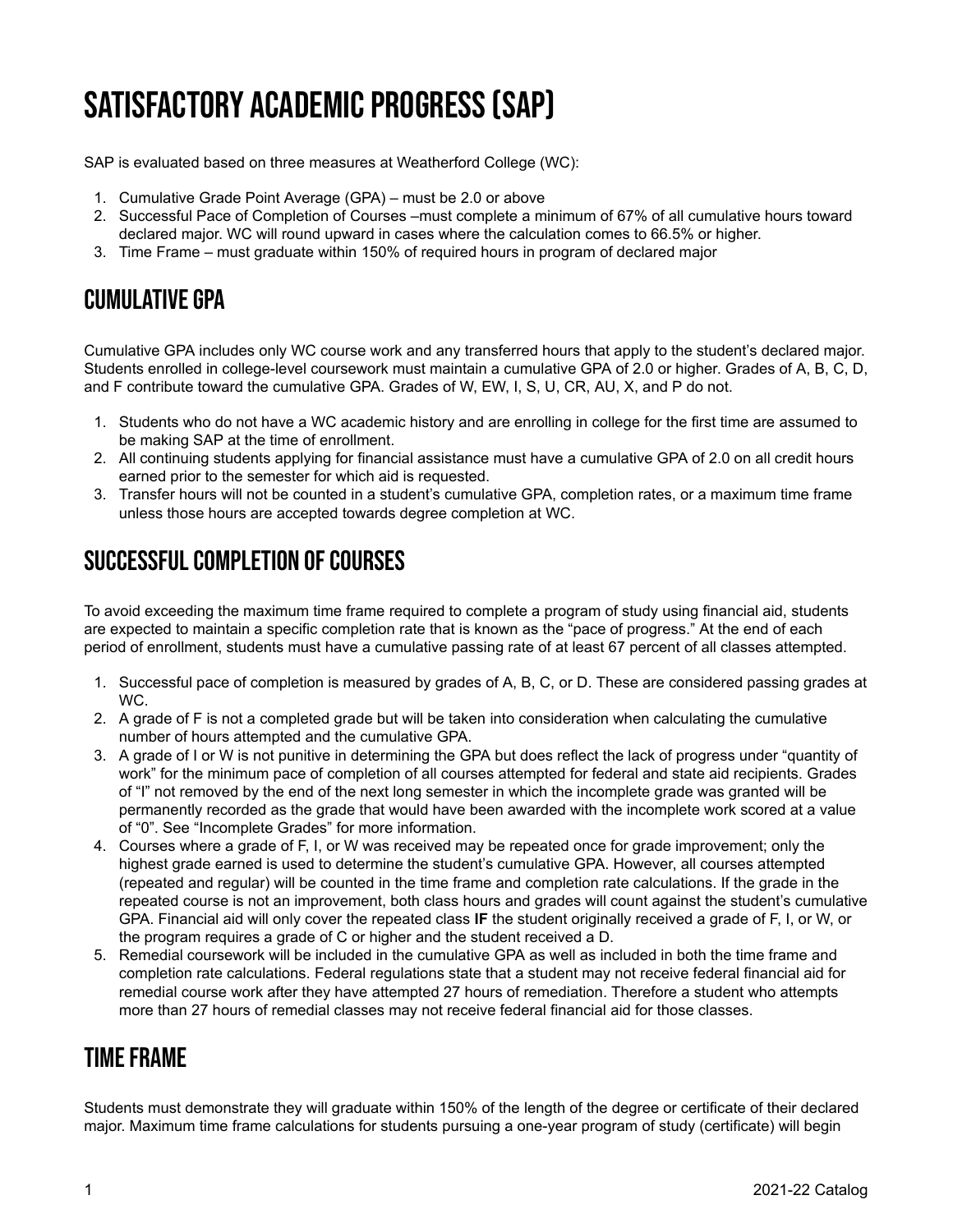when the student has attempted 45 semester hours. For students pursuing a two-year program of study (Associate's Degree), maximum time frame calculations will begin once the student has attempted 90 semester hours. Students who exceed the time-frame limit will no longer be eligible for financial aid.

## FINANCIAL AID WARNING

Students who fail to meet one or more of the Satisfactory Academic Standards will be placed on financial aid warning. While on warning, students will be eligible to receive financial aid but must complete the subsequent term by meeting all of the minimum requirements at the close of that term. The student who fails to meet Satisfactory Academic Progress during the semester of attendance while on warning will be placed on financial aid suspension.

## FINANCIAL AID SUSPENSION

Financial aid suspension occurs when the SAP standards are not met for two consecutive semesters. Notification of suspension status includes verbal, postal mail, or email. While on suspension, students will not receive financial aid. The student is responsible for payment of courses.

**NOTE:** Students who exceed the time frame limitations (90 hours for Associate Degrees or 45 hours for Certificate degrees) will automatically be placed on financial aid suspension and will no longer be eligible to receive financial aid unless an appeal has been approved.

Students on suspension are encouraged to continue enrollment at WC. Enrolling and paying for courses as well as successfully completing courses can assist in regaining the student's eligibility. The student must alert the Financial Aid Staff for a re-evaluation of their SAP status. If the student successfully regains eligible SAP status, then they will be eligible again for federal aid.

## FINANCIAL AID PROBATION

Students, who were previously put on suspension due to not meeting the minimum satisfactory academic progress, may be granted one long semester of financial aid with an approved appeal. Once the one semester is completed and the student does not meet the minimum satisfactory academic progress, they will be placed on suspension. The student may appeal this status.

## APPEAL PROCESS

A student who has been denied financial aid because of a failure to meet any of the SAP standards may complete an appeal form. An appeal form is available on the WC Financial Aid website under Forms. A student must also have a FAFSA on file for the term in which they are requesting the appeal. The student will receive notification of appeal decision within five business days from the date the completed appeal form and documentation was submitted to the Financial Aid Office.

#### ACADEMIC PLANS

There are times when a student is placed on suspension for various reasons such as pace of completion, cumulative GPA, maximum time frame (90 plus hours). When a student appeals their suspension, the financial aid administration may decide to put the student on what is called an Academic Plan. This plan is designed to give the students another opportunity to make satisfactory progress in order to complete their degree program or certificate.

Each Academic Plan is designed based on students' needs to obtain maximum success.